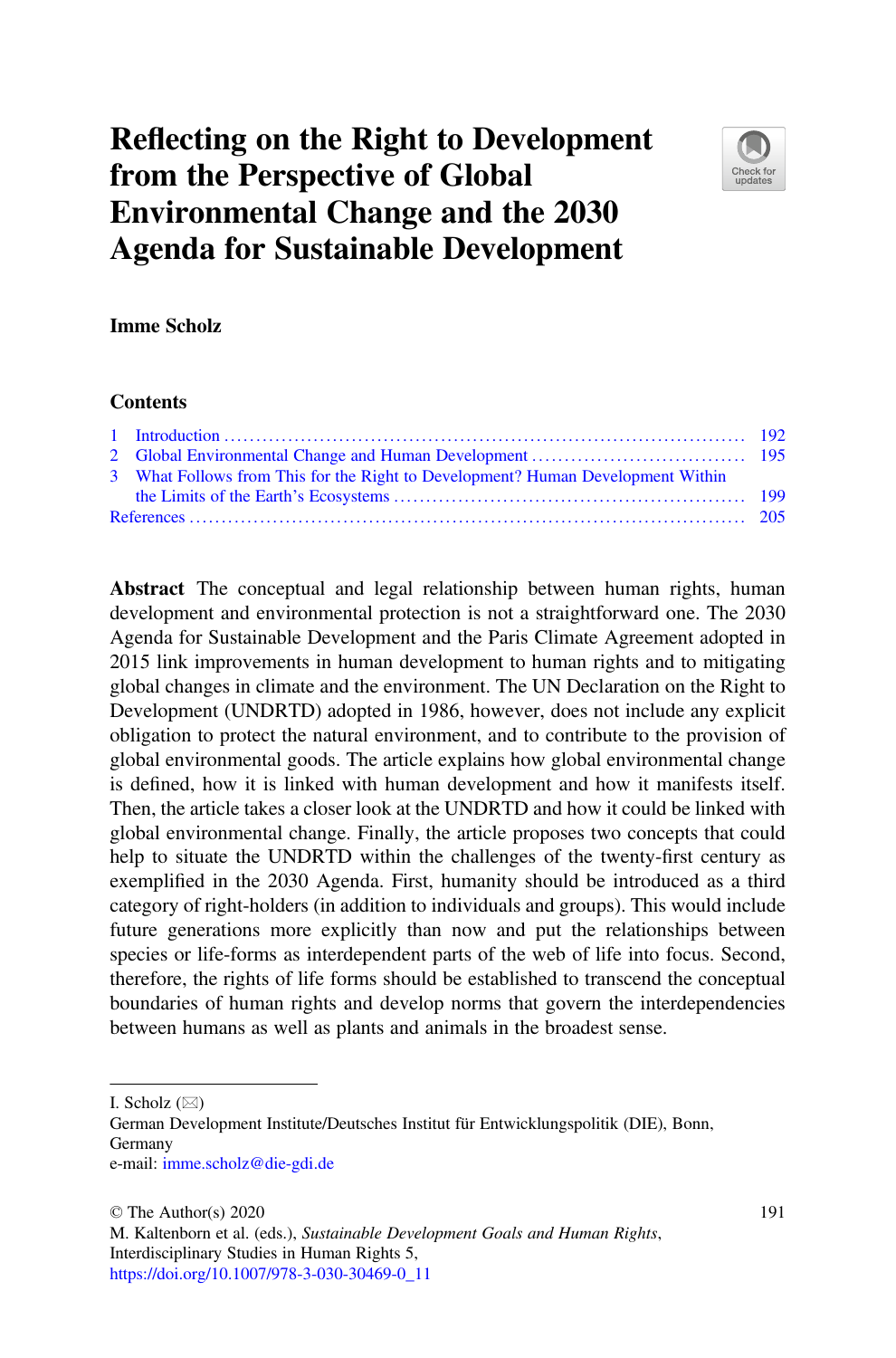## <span id="page-1-0"></span>1 Introduction

The UN Declaration on the Right to Development (UNDRTD) adopted in 1986 and the 2030 Agenda for Sustainable Development adopted in 2015 share a universal concept of development that refers both to individual and collective dimensions of prosperity and thus includes the rights of future generations.<sup>[1](#page-1-1)</sup> They thus offer a definition of the relationship between development and human rights that is very relevant for the twenty-first century. The core norm of the UNDRTD has been defined later as "the right of peoples and individuals to the constant improvement of their wellbeing and to a national and global enabling environment conducive to just, equitable, participatory and human-centred development respectful of all human rights".<sup>[2](#page-1-2)</sup> Development thus refers to a people-centred and participatory process that aspires to achieve all human rights, it encompasses both individual and collective rights, and it binds states to promote human wellbeing within the borders of their own territory as well as beyond them.<sup>[3](#page-1-3)</sup> It compels states to engage in international cooperation in order to remove obstacles for development and the achievement of human rights.

This is not only relevant for a world characterized by economic globalization and increasing interdependencies but also in times where the rationale for international cooperation has to be defended against nationalist trends in many countries on all continents. In particular, the consensus among Western countries, within the European Union and the G7, that rule-based international cooperation is beneficial for their prosperity and their objectives in international relations, seems to be crumbling, under the pressures of nationalist framings of increasing domestic economic inequalities and the rise of competing nations, notably China.

The linkage made to the first and second generations of human rights by the UNDRTD is echoed by the preamble to the Paris Agreement on Climate Change under the UNFCCC, which was adopted in 2015. It is the first time that a multilateral environmental agreement makes such a reference. The preamble acknowledges "that climate change is a common concern of humankind" and that "Parties should, when taking action to address climate change, respect, promote and consider their respective obligations on human rights". The Paris Agreement also includes "provisions to promote gender equality, and participation, sustainable development, and poverty eradication as side-benefits, or, more generally, as a context for climate action. Thus,

<span id="page-1-1"></span><sup>&</sup>lt;sup>1</sup> UNDRTD Article 1 states in its first paragraph: "The right to development is an inalienable human right by virtue of which every human person and all peoples are entitled to participate in, contribute to, and enjoy economic, social, cultural and political development, in which all human rights and fundamental freedoms can be fully realized."

<span id="page-1-2"></span><sup>&</sup>lt;sup>2</sup>This definition was elaborated in a broad consultative process by the High-Level Task Force on the Right to Development established in 2010 by the Human Rights Council, and which can be considered to being authoritative (quoted after Vandenbogaerde [2013](#page-14-1), p. 19).

<span id="page-1-3"></span> $3$ de Feyter [\(2013](#page-14-2)) and Fukuda-Parr ([2016\)](#page-14-3).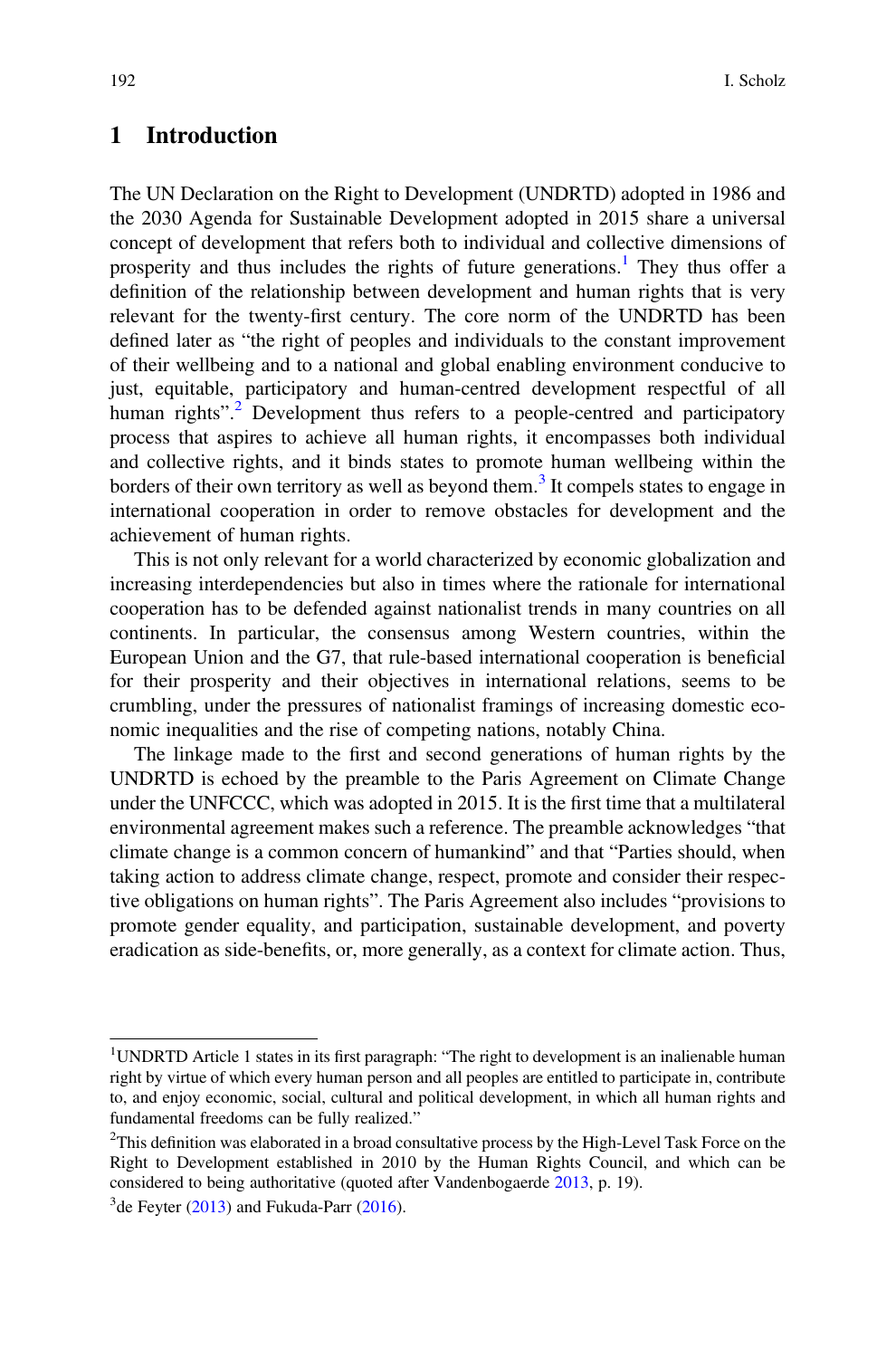the Paris Agreement contributes to the development of a political narrative justifying climate action by reference to human rights".<sup>[4](#page-2-0)</sup>

The 2030 Agenda for Sustainable Development, the other landmark agreement of the UN in 2015, links human development rather closely with environmental protection. The preamble specifies that the states that adopted the Agenda "are determined to end poverty and hunger, in all their forms and dimensions, and to ensure that all human beings can fulfill their potential in dignity and equality and in a healthy environment". The negotiation of the 2030 Agenda was rooted in two distinct policy communities and processes: the development community was engaged in defining new objectives for poverty reduction and social development, building on the Millennium Development Goals that expired in 2015. The environmental community (together with a smaller part of the development community) focused on elaborating the Sustainable Development Goals<sup>[5](#page-2-1)</sup> that had been agreed during the UN Conference on Sustainable Development 2012 in Rio de Janeiro. Both processes converged in the Agenda whose elaboration had thus been informed both by the principles of the Rio Declaration 1992 and by 'other instruments such as the Declaration on the Right to Development' and recognizes the need to build societies 'that are based on respect for human rights (including the right to devel-opment)'.<sup>[6](#page-2-2)</sup> Like the UNDRTD, the Agenda emphasizes participation and the need for international cooperation in order to implement its set of 17 Sustainable Devel-opment Goals.<sup>[7](#page-2-3)</sup> However, "the SDGs themselves and the attached targets do not represent a firm rights orientation".<sup>[8](#page-2-4)</sup>

Both agreements adopted in 2015, if implemented, aim at improving human development inter alia by protecting it against threats associated with global changes in climate and the environment. In other words, they have the potential to redefine the relationship between human and economic development on the one hand, and the natural environment on the other. The 2030 Agenda specifies 17 goals to improve human development and to protect the planet's ecosystems. The Paris Agreement sets out to keep average global warming below  $1.5 \degree C$  and to achieve global zero net emissions by the middle of the century.

It is difficult to link these concerns directly with the UNDRTD as the latter does not include any explicit mention of the natural environment. The second paragraph of Article 1 (see footnote 1) mentions the "full sovereignty" of peoples over their

<span id="page-2-0"></span><sup>&</sup>lt;sup>4</sup>Mayer [\(2016](#page-14-4)), pp. 109–110.

<span id="page-2-1"></span><sup>&</sup>lt;sup>5</sup>The SDGs were proposed by Colombia and Guatemala in the preparation of the Rio Conference 2012 in order to strengthen international consensus on cooperation for solving pressing and new global environmental problems, and for linking them systematically with improvements in human development. They explicitly referred to the success of the Millennium Development Goals in building support and guiding development assistance expenditure towards them, Scholz [\(2017](#page-14-5)).

<span id="page-2-2"></span> $6$ Arts and Tamo [\(2016](#page-14-6)), p. 222.

<span id="page-2-3"></span><sup>&</sup>lt;sup>7</sup> Arts and Tamo  $(2016)$  $(2016)$ , p. 228.

<span id="page-2-4"></span><sup>&</sup>lt;sup>8</sup> Arts and Tamo [\(2016](#page-14-6)), p. 247.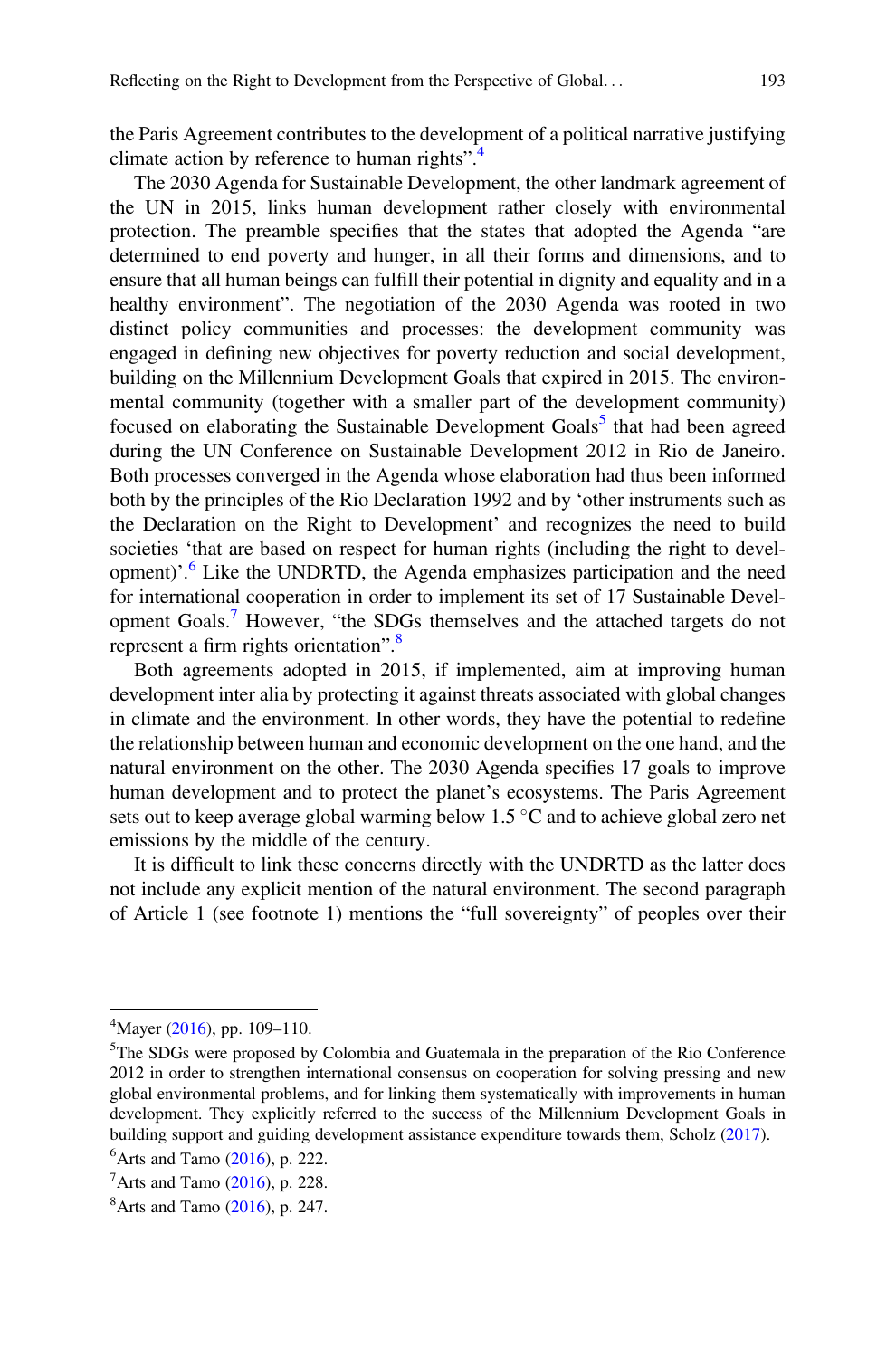"natural wealth and resources",<sup>[9](#page-3-0)</sup> and the definition of the core norm of 2010 mentioned above includes the term "enabling environment". It is debatable, however, whether these terms explicitly include the obligation to protect the natural environment, and to contribute to the provision of global environmental goods. In the 1990s and early 2000s, developing countries often rather considered these concerns as an "obstacle to development" as they subjected the economic use of natural wealth and resources to environmental provisions and thus made it more costly. In this line of argumentation, these provisions and costs were juxtaposed to poverty reduction. Both agreements adopted in 2015 reflect the insight that their implementation requires fundamental changes in development pathways and in patterns of production and consumption in order to accommodate environmental and social concerns. Therefore, the agreements are both universal and equally valid for rich and poor countries, and do not describe development as a process of catching up with current prosperity patterns of the "North". The UNDRTD is universal, too, but is not as explicit with regard to the relevance of environmental objectives for human development as the previous two.

Do the Paris Agreement and the 2030 Agenda require a reinterpretation or even a reformulation of the Declaration on the Right to Development? The objective of this article is to explain how the far-reaching impacts of global climate and environmental change and the action required for mitigating or avoiding it make—together with other challenges—a reinterpretation of the right to development necessary, in political discourse and in decision-making, in public debate and with regard to the expectations of future human wellbeing connected with it.

This article therefore does not refer to the legal debate on the quality of the UNDRTD as an independent substantial right but to its importance in political discourse, the meanings it provides for debates on the content of development policies and processes, and on the rights and duties of states in this respect. The mainstream of the legal literature considers the UNDRTD as soft law and Sengupta's assertion that "RTD has by now been established as an international human right"<sup>[10](#page-3-1)</sup> is rather a minority statement. In political discourses and negotiations, however, RTD is an important reference, and negotiation results reflect this. The Rio Declaration of 1992 mentions the Right to Development in Principle 3 which calls for equitably meeting the developmental and environmental needs of present and future generations (de Feyter [2013\)](#page-14-2). In the context of the UNFCCC, the right to development was translated into the principle of common but differentiated responsibilities and respective capabilities (CBDR-RC) which reveals a limited understanding of its universal approach. The CBDR-RC principle led to differentiated obligations: rich countries had to move forward and reduce their greenhouse gas emissions under the

<span id="page-3-0"></span><sup>&</sup>lt;sup>9</sup>UNDRTD Article 1 second paragraph states: "The human right to development also implies the full realization of the right of peoples to self-determination, which includes, subject to the relevant provisions of both International Covenants on Human Rights, the exercise of their inalienable right to full sovereignty over all their natural wealth and resources".

<span id="page-3-1"></span> $10$ Sengupta ([2006\)](#page-14-7), p. 35.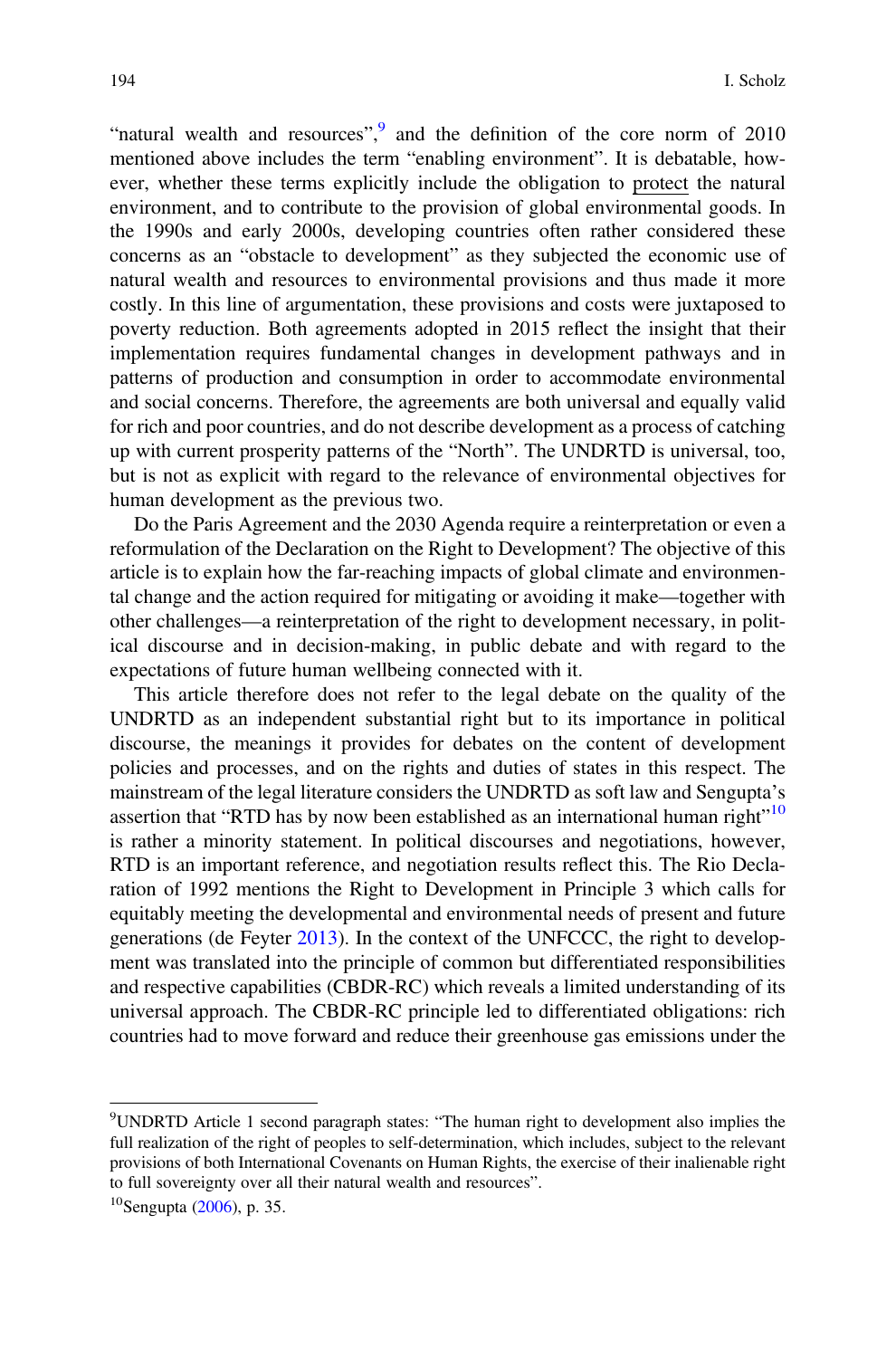Kyoto Protocol, while developing countries only had to report their emissions. Under the Paris Agreement, this principle was reaffirmed, after controversial negotiations, which allows differential treatment in the light of different national circumstances; in the articles of the Paris Agreement, in particular on mitigation, finance and transparency; and by introducing new and dynamic ways of differentiation through the new principles of progression and highest possible ambition.<sup>[11](#page-4-1)</sup> The 2030 Agenda reflects many concerns that developing countries have rightly been emphasizing in the debate on the right to development, namely "inequalities in the international financial system, greater participation of developing countries in global decision-making on economic policy, and promoting a fairer trade regime".<sup>[12](#page-4-2)</sup> Rich countries from the North have been less successful in anchoring their interpretation of the right to development in the agenda, which focuses more on the responsibilities of national governments in developing countries than on their own, namely to establish "suitable domestic conditions in developing countries such as good gov-ernance, democracy and responsible economic management".<sup>[13](#page-4-3)</sup> Nevertheless, the reference in the 2030 Agenda to the UNDRTD helps to enhance participation and non-discrimination.[14](#page-4-4) In addition, the 2030 Agenda and the UNDRTD equally strongly emphasize the responsibility of states for implementation, through national policy efforts and international cooperation.

Summarizing, the Right to Development appears to address issues of distribution and burden-sharing both within and between countries, as obstacles for enjoying the right to development, and to favour approaches that are in the interest of today's poor. Global climate change and worsening environmental trends, however, raise questions that are more fundamental because these changes and trends result from the cumulative environmental effects of immense improvements in global human welfare achieved in the twentieth century. The following section will explain how global environmental change is defined, how it is linked with human development and how it manifests itself. After that, the article will take a closer look at the UNDRTD, how it could be linked with global environmental change, and make some proposals for concepts that could help to situate the UNDRTD within the challenges of the twenty-first century as exemplified in the 2030 Agenda.

#### <span id="page-4-0"></span>2 Global Environmental Change and Human Development

Global environmental change is an area of research that started to emerge in the 1960s and 1970s. Two topics were seminal: in the natural sciences, a growing interest in understanding the effects of rising anthropogenic emissions of greenhouse

<span id="page-4-1"></span> $11$ Voigt and Ferreira ([2016\)](#page-14-8).

<span id="page-4-2"></span> $12$ De Feyter [\(2013\)](#page-14-2), p. 1.

<span id="page-4-3"></span><sup>&</sup>lt;sup>13</sup>De Feyter [\(2013\)](#page-14-2), p. 1.

<span id="page-4-4"></span> $14$ Arts and Tamo [\(2016](#page-14-6)).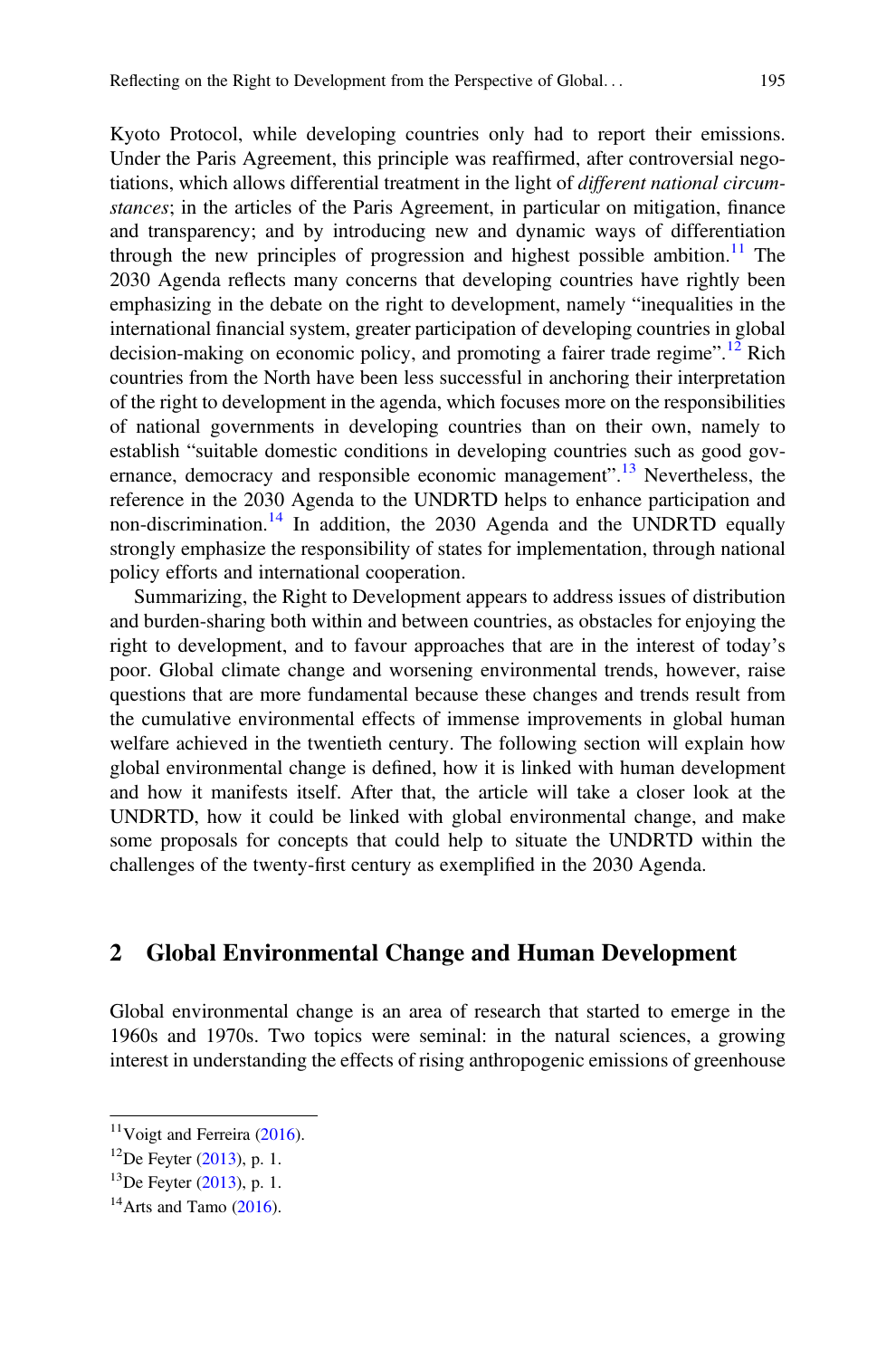gases into the atmosphere created space for the study of global warming and climate change and its interactions with industrialization and its infrastructures, land use and biodiversity. In economics, the 1972 report of the Club of Rome on the "limits of growth"<sup>[15](#page-5-0)</sup> stirred a debate on the interactions between exponential economic and population growth and a finite supply of resources, the role of technological change therein and the dynamics that lead to either collapse or sustainability.<sup>[16](#page-5-1)</sup>

In 2015, an international group of leading scientists from various disciplines published an article on nine "planetary boundaries" for human use of the Earth ecosystems and natural resources in a world characterized already by global envi-ronmental change.<sup>[17](#page-5-2)</sup> Out of the comprehensive interactions of land, ocean, atmosphere and life that together provide the conditions for the existence of the human species on Earth, the authors identified nine processes and systems that regulate the stability and resilience of the Earth System and that are affected by human-induced changes to the environment. These include climate change, land-system change, biodiversity losses (genetic diversity under threat), changes in biogeochemical flows of nitrogen and phosphorus (that is to modern agriculture), ocean acidification, atmospheric aerosol loading, stratospheric ozone depletion and novel entities that pollute air, water and soils (for example toxic compounds, genetically modified organisms, and nanomaterials). "Two of these, climate change and biosphere integrity, are what the scientists call 'core boundaries'. Significantly altering either of these core boundaries would drive the Earth System into a new state", which includes the crossing of thresholds towards dangerous and irreversible change [\(http://www.anthropocene.info/planetary-boundaries.php\)](http://www.anthropocene.info/planetary-boundaries.php).

The depth and certainty of scientific knowledge on how close we are to these thresholds varies: with regard to ocean acidification, ozone depletion and freshwater use we know that human use is still within the safe area—improving in the case of ozone depletion but dangerously close to the boundary in the case of ocean acidification. Global warming is increasingly affecting freshwater resources. Changes in the climate and the land system are in the zone of uncertainty while the latter is quite close to the boundary towards high risks. Genetic diversity and phosphorus and nitrogen flows are in the high-risk zone as the rate of species extinction has increased to unprecedented levels in human history during the last five decades, as has the use of synthetic fertilizers in agriculture. It has not been possible to assess yet where we are with regard to the novel entities and atmospheric aerosol loading ([http://www.](http://www.anthropocene.info/planetary-boundaries.php) [anthropocene.info/planetary-boundaries.php](http://www.anthropocene.info/planetary-boundaries.php)).

Defined as the result of interactions between natural and societal processes at global level, global environmental change can be characterized first as being a transboundary process whose impacts affect poor people and poor countries

<span id="page-5-0"></span> $15$ Meadows et al. [\(1972](#page-14-9)).

<span id="page-5-1"></span><sup>&</sup>lt;sup>16</sup>For a summary of the reception of the report by economics over time, and how the original computer simulation and scenarios conform with measured changes since 1972 see the summary and literature in Wikipedia: [https://en.wikipedia.org/wiki/The\\_Limits\\_to\\_Growth](https://en.wikipedia.org/wiki/The_Limits_to_Growth).

<span id="page-5-2"></span> $17$ Steffen et al. ([2015](#page-14-10)).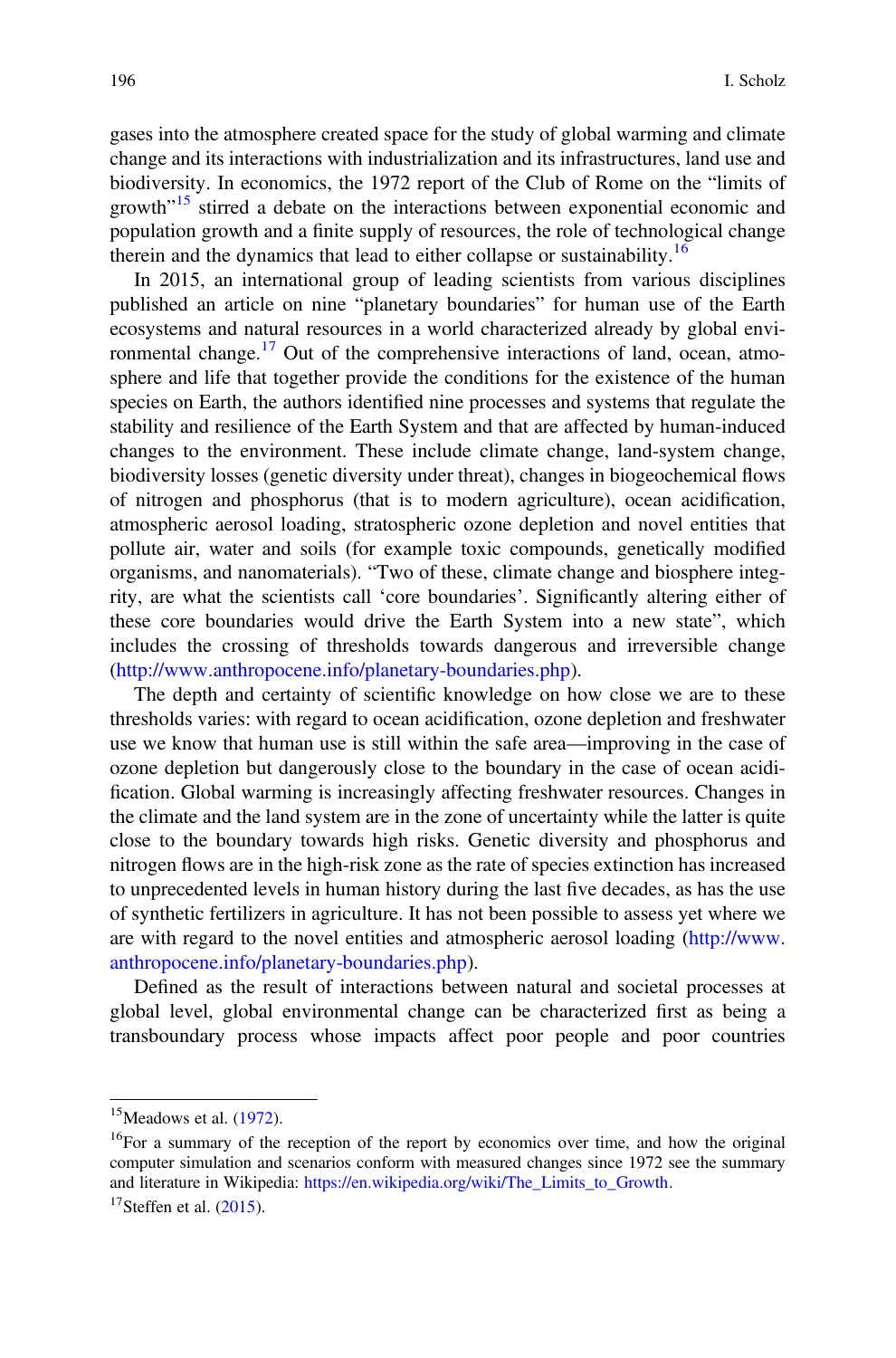disproportionately, due to their geographical location and their high socio-economic vulnerability (for the case of climate change, see IPCC Working Group II [2014\)](#page-14-11).

Second, causes and impacts of global environmental change connect separate places over time and space, and the structure of causation is diffuse in itself. This is particularly true for global warming but also holds for the other processes that regulate the functioning of the Earth. Global warming today is the cumulative effect of greenhouse gas emissions of the last 200 years. These emissions occurred mainly in the centres of the industrial revolution, in Western Europe and the United States, but emission levels were high in the bloc of the former Soviet Union, too. In the last 20–30 years, absolute emissions grew exponentially in China as well as in India, Indonesia and other economically successful Asian countries. Impacts such as increased frequency and intensity of extreme weather events (droughts, floods, heat waves, storms), spread of vector-borne diseases (malaria, dengue) and rising sea levels (which will make coastal zones uninhabitable and lead to the disappearance of small island states) occur depending on geographies and climate, and not necessarily at places where emissions were generated. The generations who created the fossil-fuel economy and benefitted from it, and whose production and consumption patterns created global warming, will long be dead once impacts become apparent and the norm.

Emissions are caused mainly by energy use, and energy still overwhelmingly depends on the burning of fossil fuels. In the case of large utilities and energyintensive economic sectors responsibility for postponing the switch to renewable energy technologies can be attributed. At the same time, the dependency of economic reproduction, of consumption and lifestyles on energy use and fossil-fueled bound technologies at the same time diffuses responsibilities and make change cumbersome. Environmental impacts are associated with specific technological trajectories that generate income, employment, and fulfill individual and societal needs in specific ways.<sup>[18](#page-6-0)</sup> Moreover, increasing levels of income and prosperity in developing countries facilitate the reproduction of fossil-fuel based consumption and production patterns there, often at lower levels of energy efficiency.

The long causation chains between causes and impacts of global warming over time and space make it difficult to attribute legal responsibility and to address losses and damage, both for individual victims of climate change and for countries who suffer strong impacts without being large emitters.

Third, impacts of global environmental change do not only occur after long periods of time but they cannot be stopped easily, and sometimes they trigger irreversible processes of change with cascading effects.<sup>[19](#page-6-1)</sup> Examples include the melting of the ice shields in Greenland and the Antarctica, the weakening of the Gulf Stream that makes temperatures in Europe more amenable than usual in higher latitudes, and mass extinction of species.

<span id="page-6-0"></span> $18$ Leach et al.  $(2010)$  $(2010)$ .

<span id="page-6-1"></span> $19$ World Bank [2012](#page-15-0)).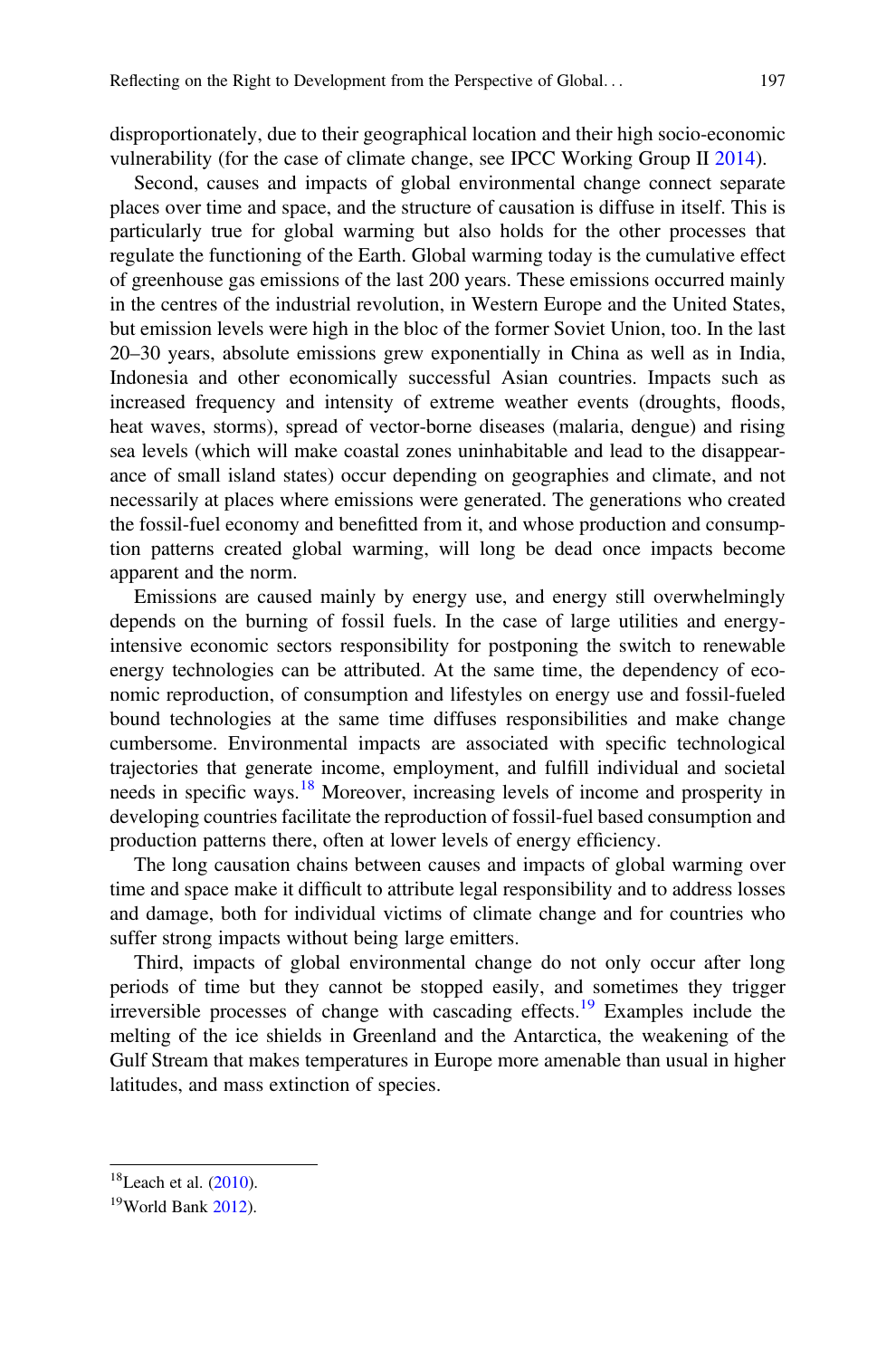Fourth, the nine processes identified by Will Steffen and colleagues also interact with each other in complex ways. In most cases, linked impacts reinforce each other so that total impact is larger than the sum of all single impacts. $20$ 

Climate change is but one, albeit core, aspect of global environmental change. Since a few decades, environmental research is making efforts to understand the human impact on the earth system as a whole, by measuring the increasing human share in overall energy and material flows and the impacts this has on ecosystems and their functions. $^{21}$  $^{21}$  $^{21}$  As a whole, human impact has put the planet's ecosystems and their ability to sustain human life on earth under huge stress.<sup>[22](#page-7-2)</sup> Human activity has changed half of the world's land surface, global energy and material flows exceed any natural flows, water resources, soils, forests and oceans are overexploited, and biodiversity is drastically reduced. This notion that the relationship between human society and nature has reached a new, unprecedented quality with far-reaching consequences for both led Nobel prize winner Paul Crutzen to define the present period since industrial revolution as a new geological epoch and to call it the Anthropocene.<sup>[23](#page-7-3)</sup> The Anthropocene "marks the beginning of a new era of responsibility, as in terms of technology, humankind has by now advanced so far that it could unbalance the Earth system to an extent that would have dire consequences for human societies and ecosystems".<sup>[24](#page-7-4)</sup>

Social environmental research shows that it has become increasingly difficult to empirically disentangle nature and society.<sup>25</sup> The processes of environmental overuse are produced and shaped by specific social practices that are embedded in and constitute economic and social subsystems (agriculture/food systems, cities, transport) that in turn are simultaneously linked to these environmental trends in various ways. Social practices vary with local historical, socio-economic and institutional conditions, and at the same time are influenced by global production and consumption networks to which they are connected. Therefore, there is no uniform way in how levels of human development and levels of environmental use are linked with each other.

The indeterminate relationship between prosperity and environmental damage becomes clear when comparing the levels of human development achieved by countries with their ecological footprints. $26$  First, countries with a high level of human development have environmental footprints of nearly all sizes. No country, however, stays below the existing biocapacity per person. Second, the vast majority of countries whose environmental footprint is compatible with global sustainability as defined by the Global Footprint Network (GFN)—mostly from Africa—have low

<span id="page-7-0"></span> $20$ WBGU [\(2011](#page-15-1), p. 45).

<span id="page-7-1"></span><sup>&</sup>lt;sup>21</sup>This paragraph and the following three are taken from Scholz  $(2019)$  $(2019)$  with minor changes.

<span id="page-7-2"></span> $^{22}$ MA [\(2005](#page-14-14)).

<span id="page-7-3"></span><sup>&</sup>lt;sup>23</sup>Crutzen [\(2002](#page-14-15)) and Steffen et al. ([2007\)](#page-14-16).

<span id="page-7-4"></span> $24$ WBGU [\(2011](#page-15-1)), p. 31.

<span id="page-7-5"></span><sup>&</sup>lt;sup>25</sup>Leach et al.  $(2010)$  $(2010)$ .

<span id="page-7-6"></span> $26$ Wackernagel et al.  $(2017)$  $(2017)$ .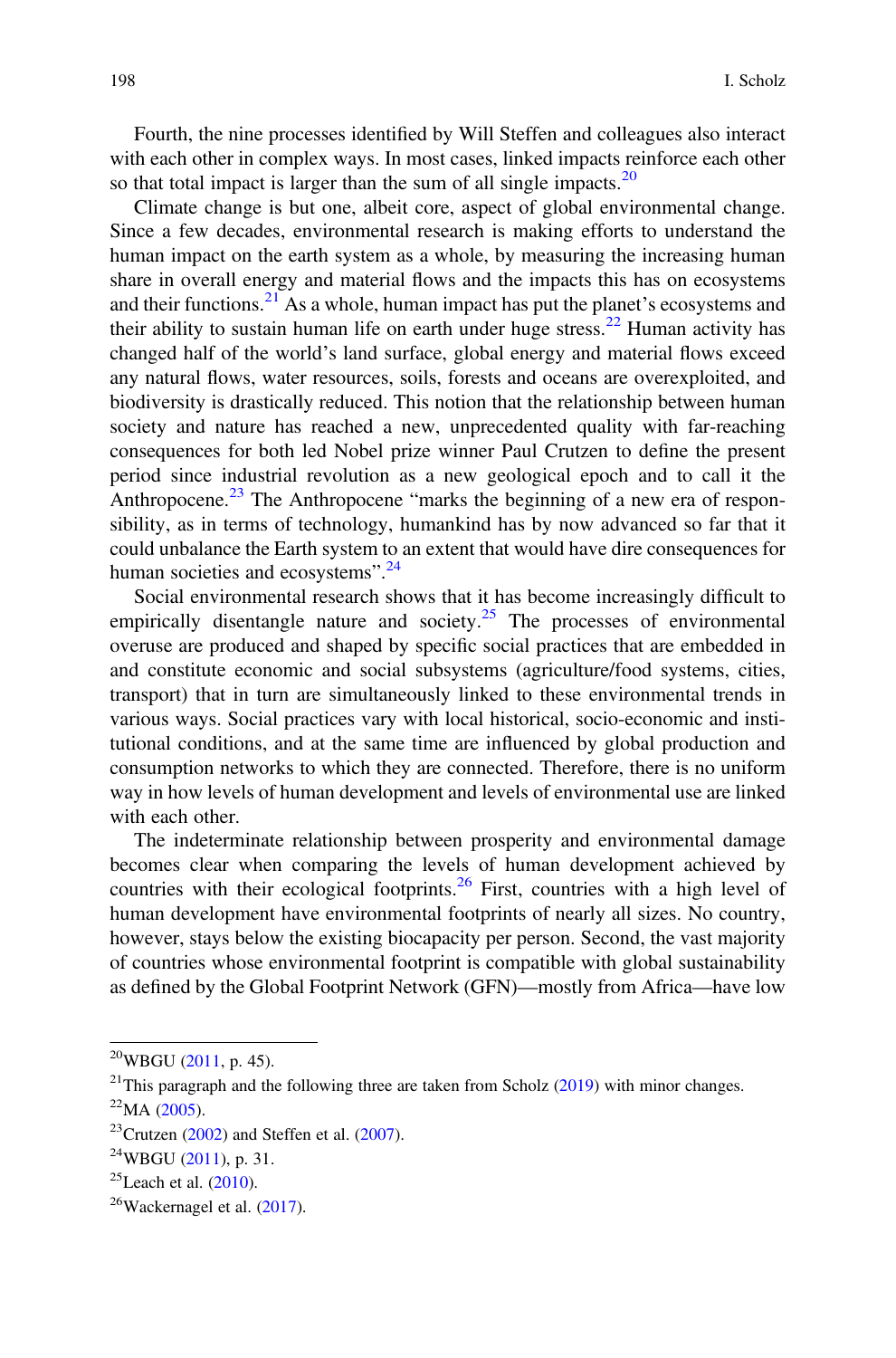levels of human development. However, there are also poor countries with high environmental consumption. Third, there is no country that achieves high levels of human development within the environmental limits defined by the Global Footprint Network. As a trend, improvements in human development are linked with increasing environmental consumption.[27](#page-8-1)

This trend, together with the large variations documented between countries, call for deeper analysis of the relationships between human society and nature, and how they are connected with and shaped by social inequalities, in order to explain both reinforcing linkages and pathways where decoupling between improved prosperity and environmental degradation can be observed. This is relevant for analytical and normative reasons and for better understanding current dominant development pathways, how they interact with social organization, with political and economic institutions, which in turn affect the ability to adopt changes required for making human prosperity sustainable and universal.

# <span id="page-8-0"></span>3 What Follows from This for the Right to Development? Human Development Within the Limits of the Earth's Ecosystems

Before I reflect upon what these considerations mean for the Right to Development, I first want to highlight some further aspects of the UNDRTD that are relevant for these reflections.

The Declaration on the Right to Development adopted by the UN General Assembly in 1986 does not define development as such but understands it to be a process for the full realization of all human rights. Development is declared to be an "inalienable human right" (Article 1) that depends on a comprehensive process that increases individual and collective wellbeing, and aspires to achieve social justice. States have the "primary responsibility for the creation of national and international conditions favourable to the realization of the right to development" (Article 3.1), i.e. to ensure that all persons living in their territory enjoy their rights as humans. They also have the "duty to co-operate with each other in ensuring development and eliminating obstacles to development" (Article 3.3), specifically by promoting a new international economic order. Article 4 establishes that states should implement adequate development policies, in their own territory and in support of developing countries, as a complement to their own efforts. Article 6 re-affirms the principle of international cooperation with a view to the respect of all human rights and specifically mentions that states "should take steps to eliminate obstacles to development resulting from failure to observe civil and political rights, as well as economic, social and cultural rights" (Article 6.3).

<span id="page-8-1"></span> $27$ Jackson [\(2017](#page-14-18)).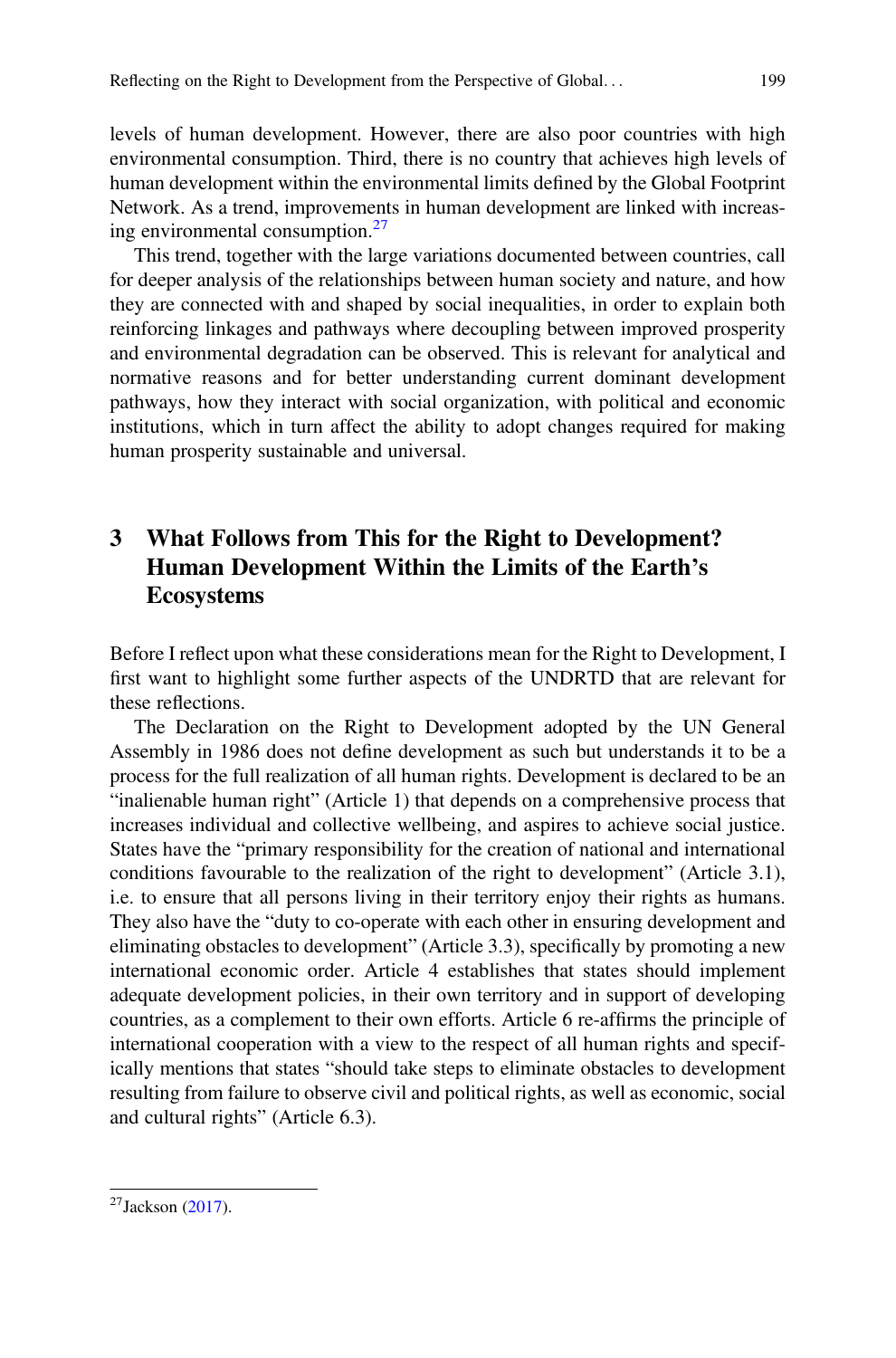The reference to the new international economic order situates the Declaration on the Right to Development in the context of dependency theories and their understanding of the structural characteristics of post-colonial economies and societies as well as of international trade and production being an obstacle and not an opportunity for developing countries to benefit from international economic integration and growth. A development process that is guided by human rights and thus participatory in process and people-centred in its content therefore requires changes in these structures and in international political and economic relations.

Seen from this perspective, development seems to mean catching-up with industrialized countries, with regard to their material levels of wellbeing, their institutional structures and political orders. The right to development is derived from a critical view of supposedly universal principles that nevertheless allow for economic and political structures that systematically exclude developing countries.<sup>[28](#page-9-0)</sup> Questions of environmental justice—negative social effects of environmental use, unequal distribution of pollution and other environmental bads to the detriment of the poor, and adverse distributive effects of environmental policies—do not figure in the UNDRTD. Neither does global environmental change.

After 1986, there were two significant additions made to the UNDRTD by two documents, a conceptual one and an institutional one:

– In 1993, the Vienna Declaration of the World Conference on Human Rights reaffirmed the Right to Development in a succinct and abbreviated version in its Article  $10^{29}$  $10^{29}$  $10^{29}$  It then connected it with the concept of sustainable development (adopted in the final declaration of the UN Conference on Environment and Development in Rio de Janeiro in 1992) by stating that the right to development "should be fulfilled so as to meet equitably the developmental and environmental needs of present and future generations" (Article 11). This addition allows the DRTD to widen its normative horizon and include collective rights of future generations, juxtaposing them both to collective interests in fulfilling the needs of all in the present, and to strong individual or group-specific interests that may hamper meeting future needs. An important blank spot remains that has been filled by the 2030 Agenda: there is no acknowledgement of a "healthy

<span id="page-9-0"></span> $^{28}$ For a deeper analysis of how the RTD is interpreted over time it makes sense to distinguish between its normative core and the specific calls for reforms of multilateral institutions and rules (such as the voting rights in the International Financial Institutions or multilateral trade and investment policy) that are seen as obstacles for the RTD.

<span id="page-9-1"></span> $^{29}$ Article 10 of the Vienna Declaration 1993 reads: "The World Conference on Human Rights reaffirms the right to development, as established in the Declaration on the Right to Development, as a universal and inalienable right and an integral part of fundamental human rights. As stated in the Declaration on the Right to Development, the human person is the central subject of development. While development facilitates the enjoyment of all human rights, the lack of development may not be invoked to justify the abridgement of internationally recognized human rights. States should cooperate with each other in ensuring development and eliminating obstacles to development. The international community should promote an effective international cooperation for the realization of the right to development and the elimination of obstacles to development."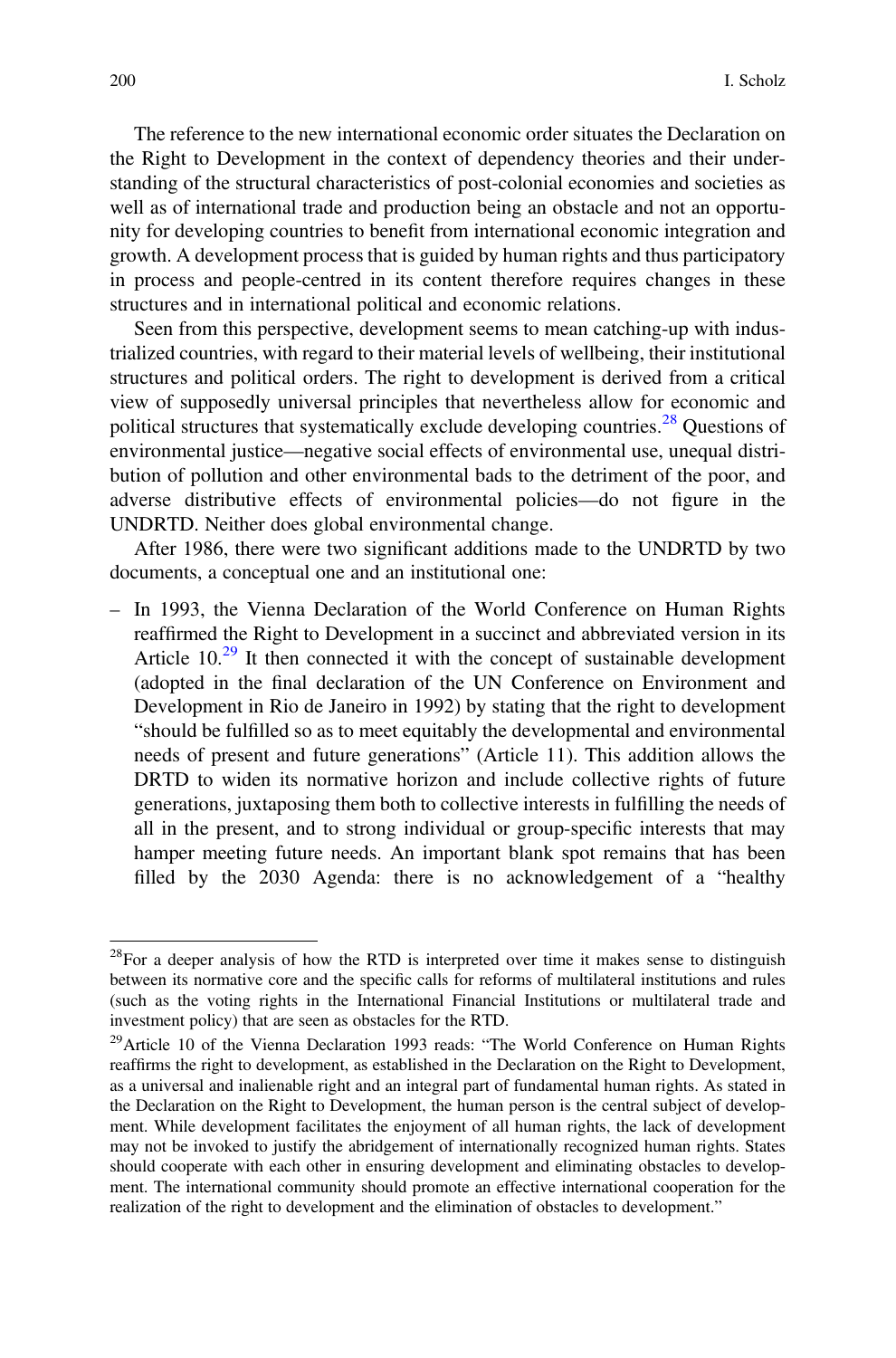environment" as a prerequisite for development and that could be considered a (collective) human right, too. $30$ 

– The states' responsibility to act in relation to the right to development was specified in a document elaborated by a High-Level Task Force in 2010 that had been established by an Open-Ended Working Group under the Council of Human Rights. According to this report, "there exist three levels of States' responsibility (...): (i) States acting collectively in global and regional partnerships; (ii) States acting individually as they adopt and implement policies that affect persons not strictly within their jurisdiction; and (iii) States acting individually as they formulate national development policies and programmes affecting persons within their jurisdiction" (Vandenbogaerde [2013](#page-14-1), p. 200). These three levels explain how states can act in order to ensure the individual and the collective dimension of the right to development<sup>31</sup>: through policies within their borders, by producing spillover effects across borders, and by explicit global or regional collective action. Collective rights and collective action are crucial for addressing the causes of global environmental change and for avoiding that rising levels of human prosperity increase environmental harm.

Making the Right to Development meaningful in a world increasingly marked by global environmental change requires concepts and norms that help to address the ways in which global environmental change interacts with specific ways for fulfilling human needs and achieving high levels of human development.

The historian Dipesh Chakrabarty has reflected about the question whether and how the Anthropocene requires new concepts when analyzing human prosperity, compared to the previous Earth age, the Holocene. His main conclusion is that a critique of capitalist globalization is insufficient for understanding human history in the age of the Anthropocene. First because the energy and material intensive industrial civilization is not limited to capitalist economies, and second because the Anthropocene "has brought into view certain other conditions for the existence of life in the human form that have no intrinsic connection to the logics of capitalist, nationalist, or socialist identities. They are connected rather to the history of life on this planet, the way different life-forms connect to one another, and the way the mass extinction of one species could spell danger for another. Without such a history of

<span id="page-10-0"></span><sup>&</sup>lt;sup>30</sup>The Human Rights Council acknowledged the reinforcing relationship between the quality of the environment and the full enjoyment of human rights and appointed an independent expert on human rights and the environment in 2012, and later extended his mandate as special rapporteur in 2015. See [http://www.ohchr.org/EN/Issues/Environment/SREnvironment/Pages/SRenvironmentIndex.](http://www.ohchr.org/EN/Issues/Environment/SREnvironment/Pages/SRenvironmentIndex.aspx) [aspx](http://www.ohchr.org/EN/Issues/Environment/SREnvironment/Pages/SRenvironmentIndex.aspx).

<span id="page-10-1"></span><sup>&</sup>lt;sup>31</sup>The German strategy for sustainable development of 2016 for the implementation of the 2030 Agenda adopts a similar three-level approach: "Alongside measures with effects in Germany, there are also measures by Germany with a global impact. In addition, there is also the support of other countries in the form of bilateral cooperation (measures with Germany)", see Federal Government of Germany ([2016\)](#page-14-19), p. 3. Unfortunately, this definition omits international collective action.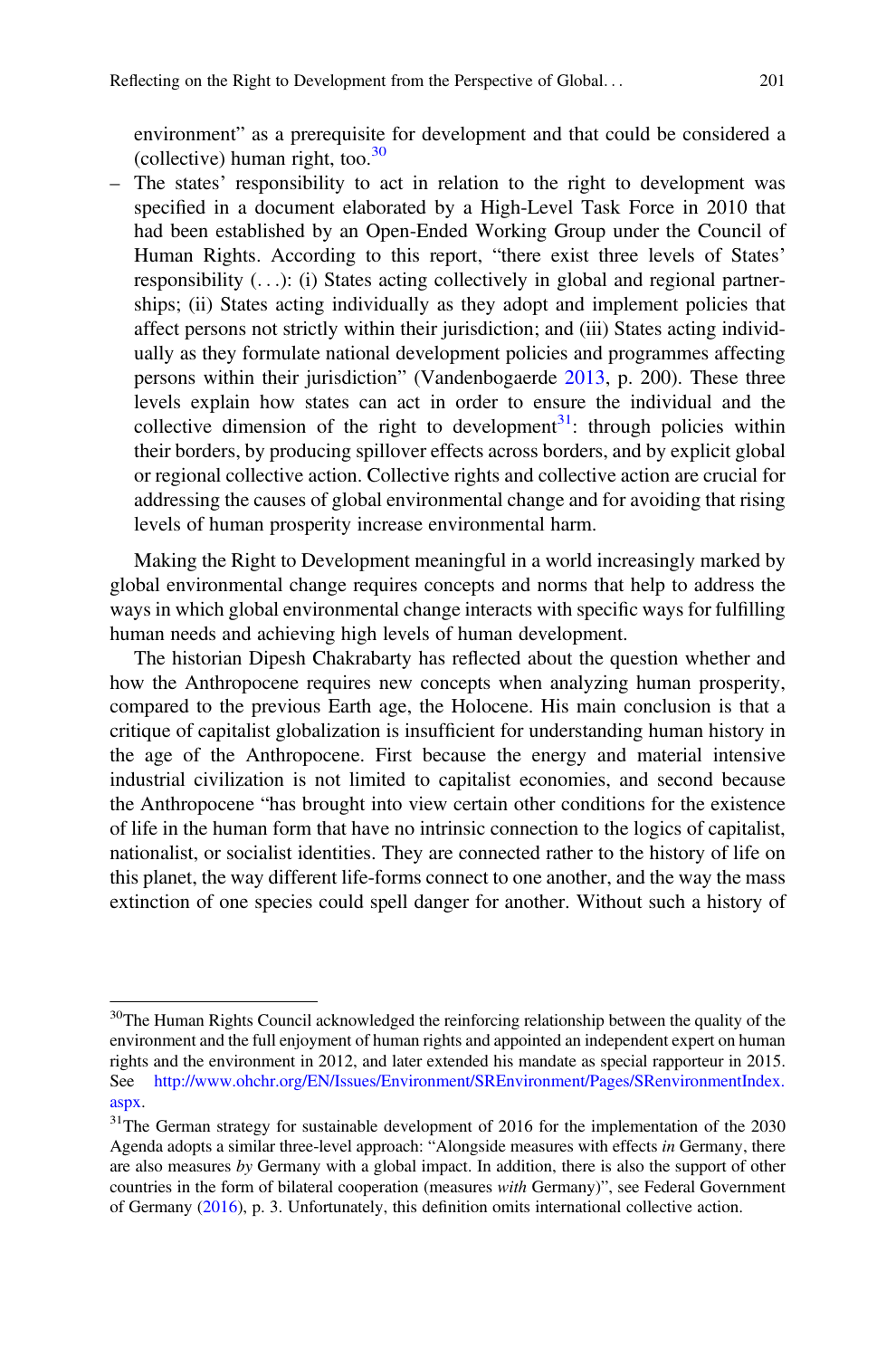life, the crisis of climate change has no human 'meaning'. For, as I have said before, it is not a crisis for the inorganic planet in any meaningful sense". $32$ 

Chakrabarty therefore proposes to introduce the category of human species for capturing the new dimension the Anthropocene adds to the future of humanity, and to cross-hatch the analysis of post-colonial capitalism with universal thinking in this sense. With this category it is possible to grasp the extent of the "shared catastrophe" all humans have fallen into once they became a geological agent, and to focus not only on internal conflicts within human society but to see it as part of the history of the web of life on the planet.

Is this a viable concept for making sense of the new quality of time and space covered by the relationship between human rights and the right to development in the Anthropocene? Democratic political systems, their institutions and procedures for making legitimate decisions are not adjusted to thinking in terms of the human species. Their concept of the collective has been elaborated and refined on the premise of national jurisdictions and laws. Moreover, democracies and their deliberations rely on the premise of an open future that individuals and groups can shape (and re-shape) according to their preferences.

Two fundamental dimensions of global environmental change are challenging for contemporary democracies: responsibility for decisions that have impacts over long times and for future generations (inter-generational justice) and beyond the national territory and across current generations (intra-generational justice). The cumulative effects of current production and consumption patterns over time reduce future opportunities for human prosperity—enjoying the freedom of an open society today will close the future for the generations to come (actually already for the current generation of children and teenagers) if no corrective action is taken against irreversible global environmental change. There are no practical rules for taking into consideration the rights of future generations into today's decisions. Extraterritorial responsibilities and the need for respective rules in the area of economic, social and cultural rights have been defined in the Maastricht Principles on Extraterritorial Obligations of States which recur to the UN Charter and human rights instruments, not to the UNDRTD. These principles are only slowly being accepted and translated into law and rules to be followed by non-State actors by some national governments. Others reject them. During the last four decades, economic globalization was advanced through deregulation and liberalization of national markets, and in this process, the notion of public interest to which collective public action is committed has weakened considerably. The less regulation in the public interest seemed necessary and legitimate for human prosperity at national level, the less it was possible to secure effective engagement in global public action for global public goods.

In an open, democratic society, these challenges can only be addressed if the destructive effects of human use of the environment are reflected upon collectively, and if the addressee of the rules is humanity as such (to reflect the threat to human

<span id="page-11-0"></span><sup>32</sup>Chakrabarty [\(2009\)](#page-14-20), p. 217.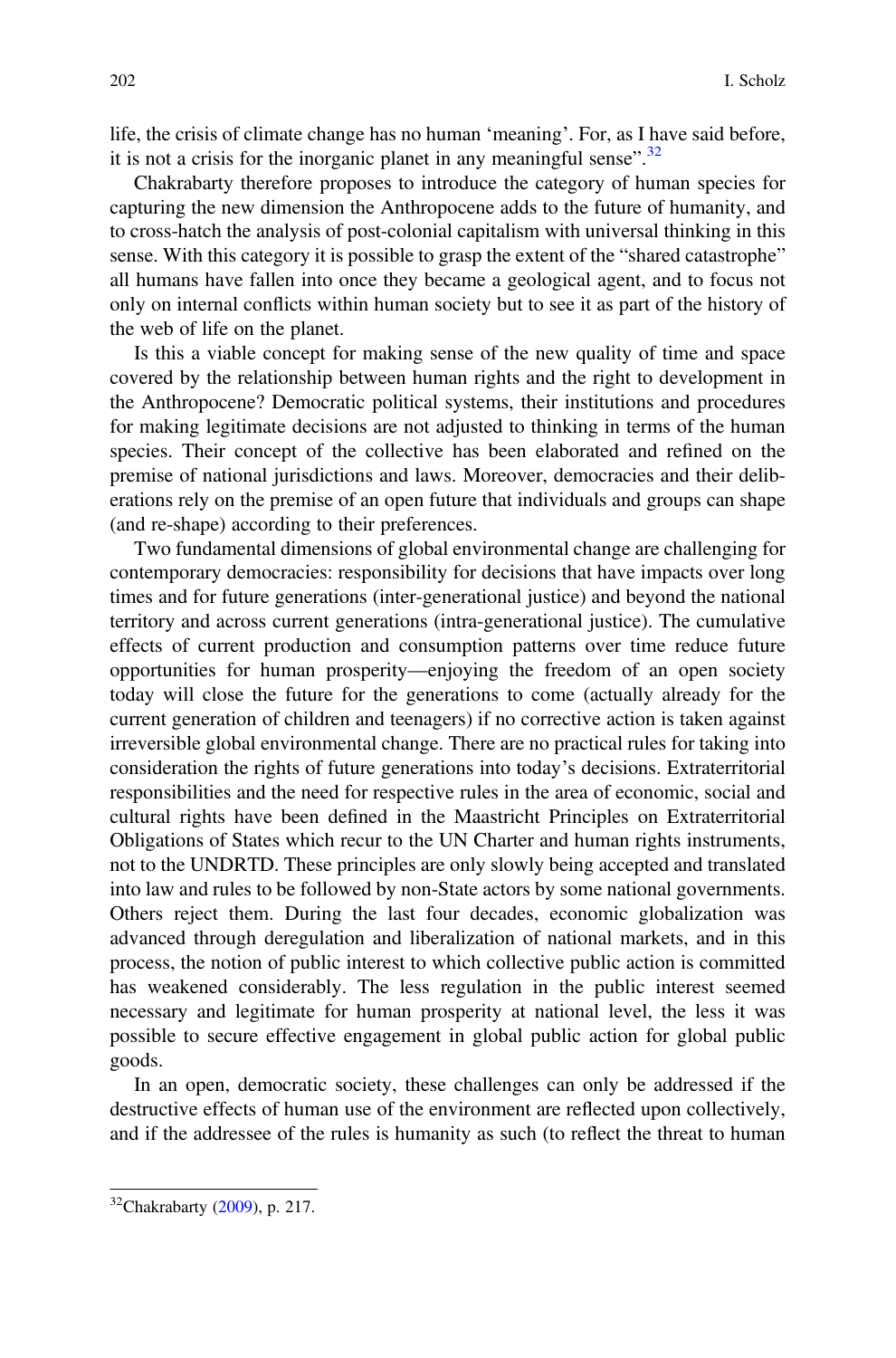species, following Chakrabarty). This could mean to introduce humanity as a third right-holder in addition to individuals and peoples. From the perspective of naturesociety relationships, however, this would also require norms about the relationship between humanity and other plant and animal species. $33$  These challenges need to be taken up by dialogue, debate and decision-making, at local, national, regional and global levels of the executive, in legislatures and the judiciary, in other sectors of society, i.e. academia, the private sector, trade unions, and civil society organisations. Addressing the causes and the impacts of global environmental change on human prosperity, moreover, requires that international cooperation and collective public action in the interest of the global common good be strengthened and intensified.

Two proposals for qualifications to the right to development and, in consequence, as guidance for democratic decision-making, can be derived from this reasoning:

- Public/development policies in all countries have to respect the best knowledge on the limits of the earth's ecosystems and set their objectives and measures accordingly, in order to avoid trespassing local or global boundaries for safe human use of natural resources and sinks, and thus mitigate threats to the existence of humanity.
- Public/development policies in all countries shall not diminish the right to development/the full enjoyment of all human rights of others (intra- and intergenerational justice for humanity).

These qualifications and the reasoning and evidence that justify them need to be debated in order to adjust the international legal framework for human rights (and national law) not only to the challenges of economic globalization but also to those of global environmental change.

In 2013, there was a debate whether the UNDRTD should be strengthened by a legally binding framework convention<sup>[34](#page-12-1)</sup> or whether this is not necessary as the Maastricht ETO Principles show.<sup>[35](#page-12-2)</sup> Vandenbogaerde rightly says that the realization of human rights (and of development) requires individual agency, and that the duty of States is to enable individuals to carry out this agency.<sup>[36](#page-12-3)</sup> Global environmental change, however, shows the limits of individual agency and the urgency of international collective action, as stated in the 2030 Agenda, in the twenty-first century. Maastricht ETO Principle 29 considers that: 'States must take deliberate, concrete and targeted steps, separately, and jointly through international cooperation, to create an international enabling environment conducive to the universal fulfilment of economic, social and cultural rights, including in matters relating to bilateral and multilateral trade, investment, taxation, finance, environmental protection, and

<span id="page-12-0"></span><sup>&</sup>lt;sup>33</sup>In her most recent book, Donna Haraway reflects about how to increase humanity's empathy with other species, see Haraway ([2016](#page-14-21)).

<span id="page-12-1"></span> $34$ De Feyter [\(2013\)](#page-14-2).

<span id="page-12-2"></span><sup>35</sup>Vandenbogaerde ([2013\)](#page-14-1).

<span id="page-12-3"></span> $36$ Vandenbogaerde ([2013\)](#page-14-1), p. 200.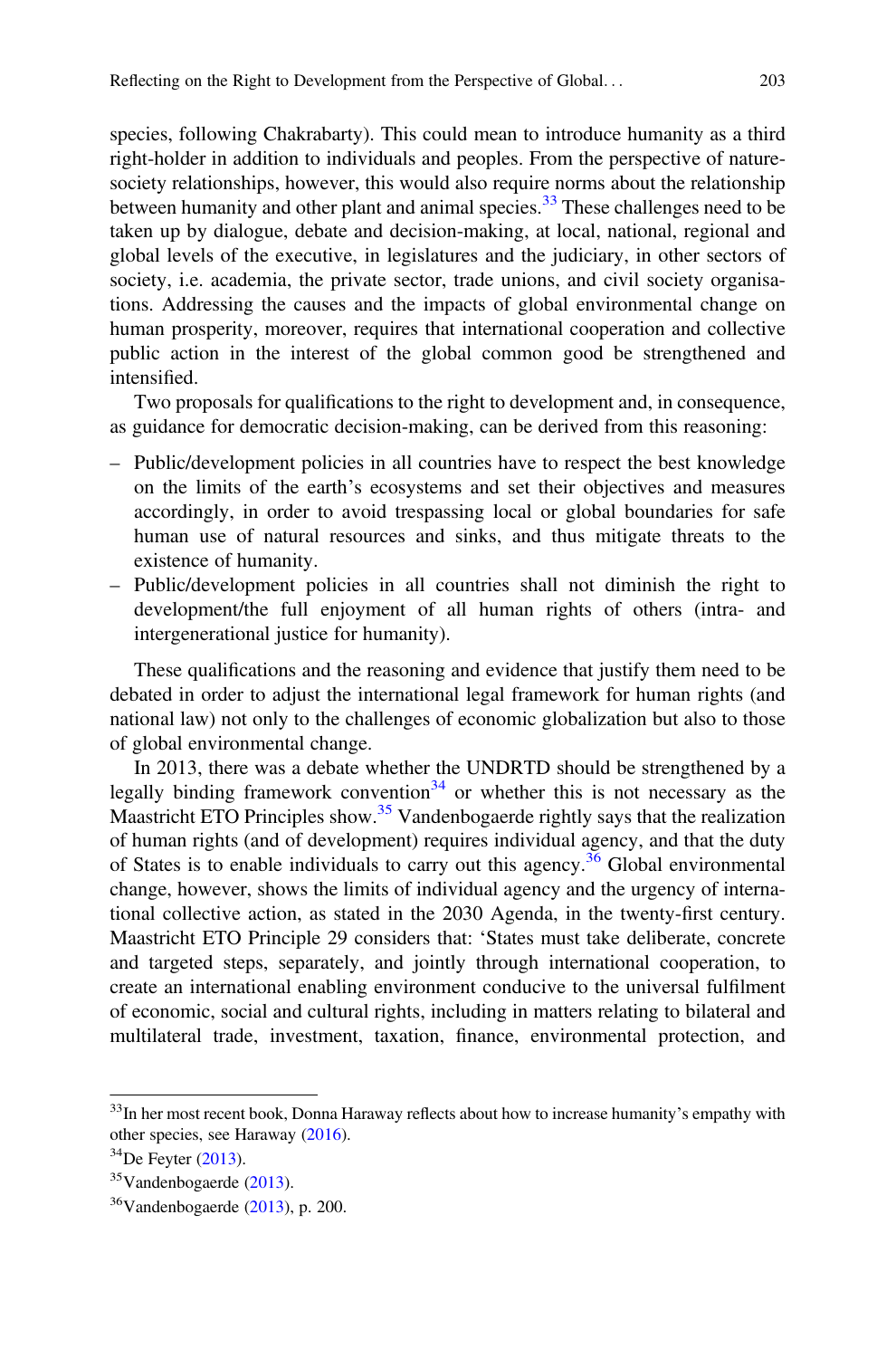development cooperation'.<sup>[37](#page-13-0)</sup> It is an advance that environmental protection is mentioned here, although at the same level of priority as financial and economic systemic issues. This ignores the risks of environmental change at species level.

Vandenboegarde goes on: "Both the right to development and the concepts of extraterritorial and transnational human rights obligations indicate that there is a fissure between today's human rights violations of a structural nature and the existing legal framework. Both share the idea that States and other powerful non-State actors have consequent obligations in filling this fissure, and both have to fight the reluctance or outright refusal of (mostly developed) States to acknowl-edge those obligations."<sup>[38](#page-13-1)</sup>

It is clear that states (and non-state actors) do not only need to accept their extraterritorial responsibilities with a view to human rights and their foundation in the dignity of the individual, but also with regard to humans as a collective, the human species.

If humanity is introduced as a third category of right-holders (in addition to individuals and groups), then the norms that rule the relationships between species or life-forms as interdependent parts of the web of life come into focus. A third proposal consequently would be to transcend the conceptual boundaries of human rights and establish the rights of life forms, including humans as well as plants and animals in the broadest sense, and norms that govern their interdependencies.

Summarizing, the fundamental linkages between global environmental change and human prosperity, and the norms established in the 2030 Agenda, the Paris Agreement and the UNDRTD define five new tasks for states as duty bearers. First, states need to regard environmental protection and the provision of global environmental goods as fundamental and necessary areas of public policy and action for the full realization of all three generations of human rights (as defined in Articles 3, 4 and 6 of the UNDRTD). Second, this includes appropriate collective action at national, regional and global levels (legal frameworks, public policies and measures with regard to areas of public responsibility and with regard to respective guidance for non-state actors). Third, states have to ensure that they respect and fulfil extraterritorial obligations directly and indirectly towards people within and beyond their own jurisdiction and towards the global environment. Fourth, they have to respect the rights of future generations when making decisions today that reach out into the future. Finally, states should engage in first steps for developing a normative framework for the rights of all life-forms and the relationships between them.

<span id="page-13-0"></span><sup>37</sup>Quoted in Vandenbogaerde ([2013\)](#page-14-1), p. 206.

<span id="page-13-1"></span><sup>38</sup>Vandenbogaerde ([2013\)](#page-14-1), p. 208.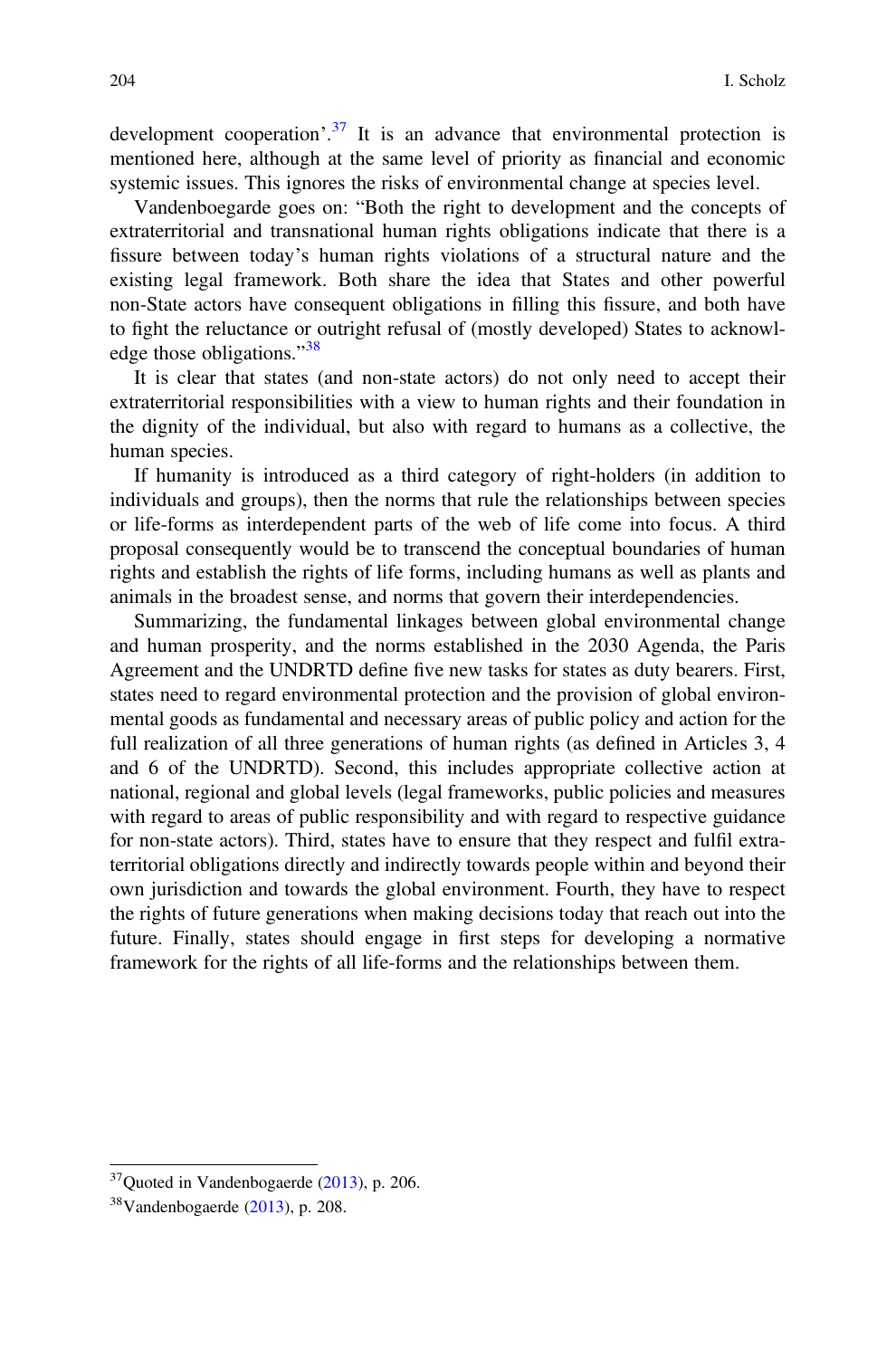### <span id="page-14-0"></span>**References**

- <span id="page-14-6"></span>Arts K, Tamo A (2016) The right to development in international law: new momentum thirty years down the line? Neth Int Law Rev 63:221–249. <https://doi.org/10.1007/s40802-016-0066-x>
- <span id="page-14-20"></span>Chakrabarty D (2009) The climate of history: four theses. Crit Inq 35(2):197–222

<span id="page-14-15"></span>Crutzen P (2002) Geology of mankind. Nature 415:23

- <span id="page-14-2"></span>De Feyter K (2013) Towards a framework convention on the right to development. Friedrich Ebert Stiftung, International Policy Analysis/Dialogue on Globalization, Berlin
- <span id="page-14-19"></span>Federal Government of Germany (2016) German Sustainable Development Strategy 2016. Federal Government, Berlin. [https://www.bundesregierung.de/Content/DE/\\_Anlagen/2017/02/2017-](https://www.bundesregierung.de/Content/DE/_Anlagen/2017/02/2017-02-27-nachhaltigkeit-neuauflage-engl.pdf?__blob=publicationFile&v=1) [02-27-nachhaltigkeit-neuau](https://www.bundesregierung.de/Content/DE/_Anlagen/2017/02/2017-02-27-nachhaltigkeit-neuauflage-engl.pdf?__blob=publicationFile&v=1)flage-engl.pdf?\_blob=[publicationFile&v](https://www.bundesregierung.de/Content/DE/_Anlagen/2017/02/2017-02-27-nachhaltigkeit-neuauflage-engl.pdf?__blob=publicationFile&v=1)=[1](https://www.bundesregierung.de/Content/DE/_Anlagen/2017/02/2017-02-27-nachhaltigkeit-neuauflage-engl.pdf?__blob=publicationFile&v=1)
- <span id="page-14-3"></span>Fukuda-Parr S (2016) Human rights and politics in development. In: Goodhart M (ed) Human rights: politics and practice, 3rd edn. Oxford University Press, New York, pp 198–215
- <span id="page-14-21"></span>Haraway D (2016) Staying with the trouble: making kin in the Chthulucene. Duke University Press, Durham
- <span id="page-14-11"></span>IPCC WG II (Intergovernmental Panel on Climate Change Working Group II) (2014) Climate Change 2014: impacts, adaptation, and vulnerability. Summary for policymakers. IPCC, Geneva
- <span id="page-14-18"></span>Jackson T (2017) Prosperity without growth. Foundations for the economy of tomorrow, second expanded and revised edition. Routledge, Abingdon
- <span id="page-14-12"></span>Leach M, Scoones I, Stirling A (2010) Dynamic sustainabilities: technology, environment, social justice. Earthscan, London
- <span id="page-14-14"></span>MA (Millennium Ecosystem Assessment) (2005) Ecosystems and human well-being. Current state and trends. Island Press, Washington, DC
- <span id="page-14-4"></span>Mayer B (2016) Human rights in the Paris Agreement. Climate Law 6:109–117. [https://doi.org/10.](https://doi.org/10.1163/18786561-00601007) [1163/18786561-00601007](https://doi.org/10.1163/18786561-00601007)
- <span id="page-14-9"></span>Meadows DH, Meadows DL, Randers J, Behrens WW III (1972) The limits to growth. A report for the Club of Rome's Project on the predicament of mankind. Universe Books, New York. [http://](http://www.donellameadows.org/wp-content/userfiles/Limits-to-Growth-digital-scan-version.pdf) www.donellameadows.org/wp-content/userfi[les/Limits-to-Growth-digital-scan-version.pdf](http://www.donellameadows.org/wp-content/userfiles/Limits-to-Growth-digital-scan-version.pdf). Retrieved 1 May 2018
- <span id="page-14-5"></span>Scholz I (2017) Herausforderung Sustainable Development Goals. In: Michelsen G (ed) Die Deutsche Nachhaltigkeitsstrategie: Wegweiser für eine Politik der Nachhaltigkeit. Hessische Landeszentrale für politische Bildung, Wiesbaden, pp 23–39
- <span id="page-14-13"></span>Scholz I (2019) The relevance of environmental research for development studies. In: Baud I, Basile E, Kontinen T, von Itter S (eds) Building development studies for the new millennium (EADI Global Development Series). Palgrave Macmillan, Basingstoke, pp 337–359. ISBN 978-3-030- 04051-2
- <span id="page-14-7"></span>Sengupta A (2006) The human right to development. In: Marks SP, Andreassen BA (eds) Development as a human right: legal, political and economic dimensions. Harvard School of Public Health, Cambridge, MA
- <span id="page-14-16"></span>Steffen W, Crutzen PJ, McNeill JR (2007) The anthropocene: are humans now overwhelming the great forces of nature? Ambio 36(8):614–621
- <span id="page-14-10"></span>Steffen W et al (2015) Planetary boundaries: guiding human development on a changing planet. Science 347:1259855. <https://doi.org/10.1126/science.1259855>
- <span id="page-14-1"></span>Vandenbogaerde A (2013) The right to development in international human rights law: a call for its dissolution. Neth Q Hum Rights 31(2):187–209
- <span id="page-14-8"></span>Voigt C, Ferreira F (2016) 'Dynamic differentiation': the principles of CBDR-RC, progression and highest possible ambition in the Paris Agreement. Transnatl Environ Law 5(2):285–303. [https://](https://doi.org/10.1017/S2047102516000212) [doi.org/10.1017/S2047102516000212](https://doi.org/10.1017/S2047102516000212)
- <span id="page-14-17"></span>Wackernagel M, Hanscom L, Lin D (2017) Making the Sustainable Development Goals consistent with sustainability. Front Energy Res 5, Article 18. <https://doi.org/10.3389/fenrg.2017.00018>